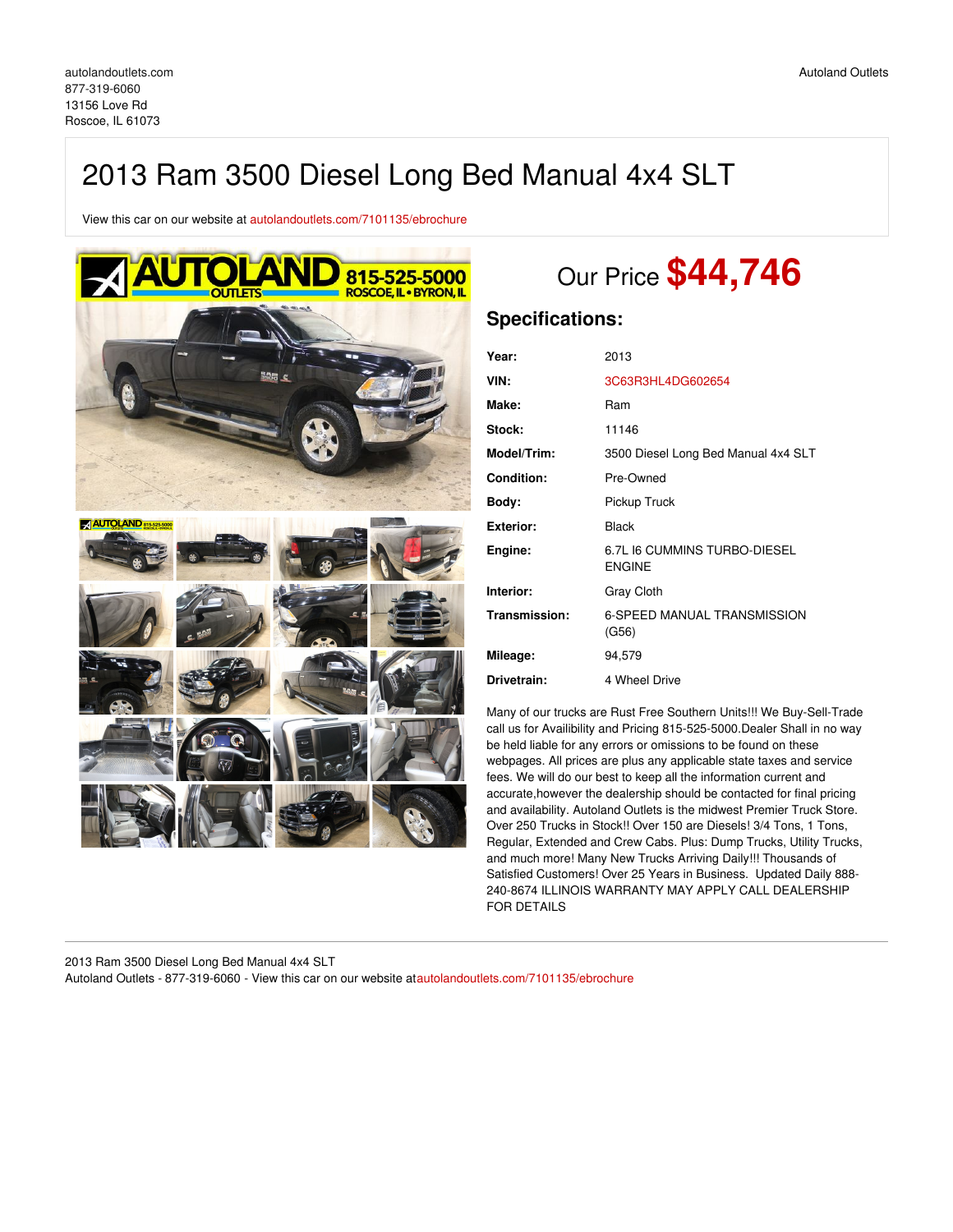

2013 Ram 3500 Diesel Long Bed Manual 4x4 SLT Autoland Outlets - 877-319-6060 - View this car on our website at[autolandoutlets.com/7101135/ebrochure](https://autolandoutlets.com/vehicle/7101135/2013-ram-3500-diesel-long-bed-manual-4x4-slt-roscoe-il-61073/7101135/ebrochure)

## **Installed Options**

#### **Interior**

- 120-MPH primary speedometer- 12V auxiliary pwr outlet- 2nd row in-floor storage bins
- Air conditioning- Carpeted floor covering- Chrome accent shift knob
- Cloth 40/20/40 split-bench seat- Color-keyed instrument panel bezel
- Driver/passenger assist handles- Front/rear floor mats
- Instrument cluster w/display screen- Outside temp gauge & compass- Overhead console
- Passenger side visor vanity mirror- Premium vinyl door trim panel w/map pockets
- Pwr accessory delay- Pwr locks- Pwr windows w/front one-touch up/down
- Rear dome lamp- Rear folding bench seat- Rear underseat compartment storage
- Remote keyless entry- Sentry Key theft-deterrent system- Speed control - Tilt steering column- Traveler/mini trip computer- Vehicle info center
- 

#### **Exterior**

- 18" steel spare wheel- 18" x 8" chrome-clad steel wheels (N/A w/WLA Dual Rear Wheels)
- Auto headlamps
- Black pwr trailer tow mirrors -inc: supplemental signals, courtesy lamps, heated glass
- Body-color headlamp filler panel- Body-color/chrome door handles- Bright front bumper
- Bright grille- Bright rear bumper- Cargo lamp- Center wheel hubs- Front air dam
- Front bumper sight shields- Front license plate bracket- Front wheel spats
- Full size spare tire- Incandescent tail lamps
- LT275/70R18E all-season BSW tires (N/A w/WLA Dual Rear Wheels)- Locking tailgate
- Pwr sliding rear window- Quad headlamps- Rear wheel spats- Single rear wheels
- Tinted glass windows- Tinted windshield glass
- Variable-speed intermittent windshield wipers- Winch-type spare tire carrier

#### **Safety**

- 120-MPH primary speedometer- 12V auxiliary pwr outlet- 2nd row in-floor storage bins
- Air conditioning- Carpeted floor covering- Chrome accent shift knob